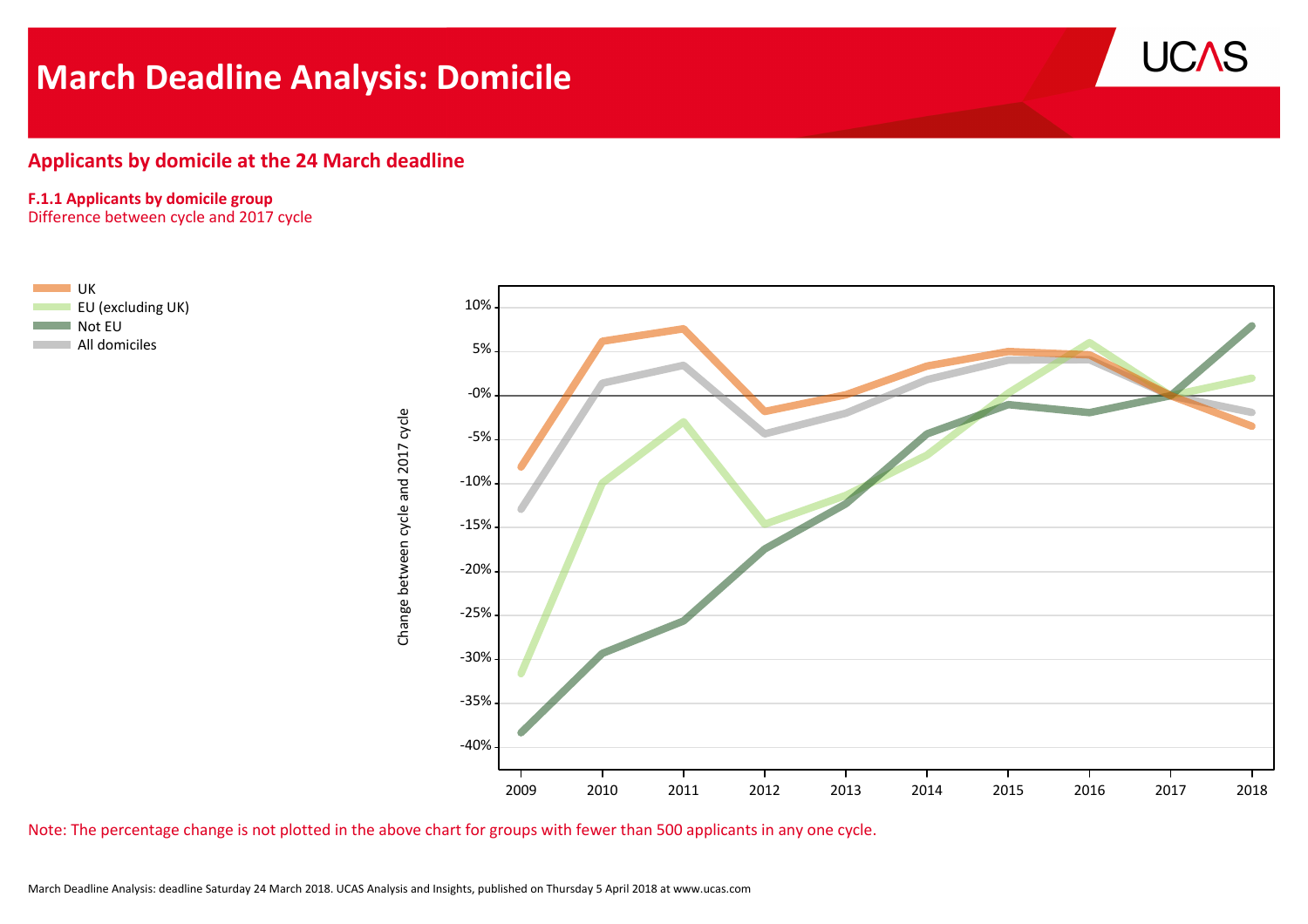### **F.1.2 Applicants by domicile group**

| Domicile group of applicant | 2009    | 2010    | 2011    | 2012    | 2013    | 2014    | 2015    | 2016    | 2017    | 2018    |
|-----------------------------|---------|---------|---------|---------|---------|---------|---------|---------|---------|---------|
| All domiciles               | 523,990 | 610,230 | 622,580 | 575,620 | 589,750 | 612,750 | 626,150 | 626,360 | 601,770 | 590,270 |
| Not EU                      | 37,390  | 42,860  | 45,110  | 50,060  | 53,180  | 58,000  | 60,000  | 59,460  | 60,630  | 65,440  |
| <b>EU</b> (excluding UK)    | 30,870  | 40,650  | 43,800  | 38,540  | 40,030  | 42,090  | 45,270  | 47.870  | 45,140  | 46,040  |
| <b>UK</b>                   | 455,720 | 526,710 | 533,680 | 487,020 | 496,550 | 512,660 | 520,880 | 519,030 | 496,010 | 478,800 |

# **F.1.3 Applicants by domicile group**

Difference between cycle and 2017 cycle

| Domicile group of applicant | 2009   | 2010   | 2011   | 2012   | 2013   | 2014  | 2015  | 2016  | 2017 | 2018  |
|-----------------------------|--------|--------|--------|--------|--------|-------|-------|-------|------|-------|
| All domiciles               | $-13%$ | 1%     | 3%     | $-4%$  | $-2%$  | 2%    | 4%    | 4%    | 0%   | $-2%$ |
| <b>Not EU</b>               | $-38%$ | $-29%$ | $-26%$ | $-17%$ | $-12%$ | $-4%$ | $-1%$ | $-2%$ | 0%   | 8%    |
| EU (excluding UK)           | $-32%$ | $-10%$ | $-3%$  | $-15%$ | $-11%$ | $-7%$ | 0%    | 6%    | 0%   | 2%    |
| <b>UK</b>                   | $-8%$  | 6%     | 8%     | $-2%$  | 0%     | 3%    | 5%    | 5%    | 0%   | $-3%$ |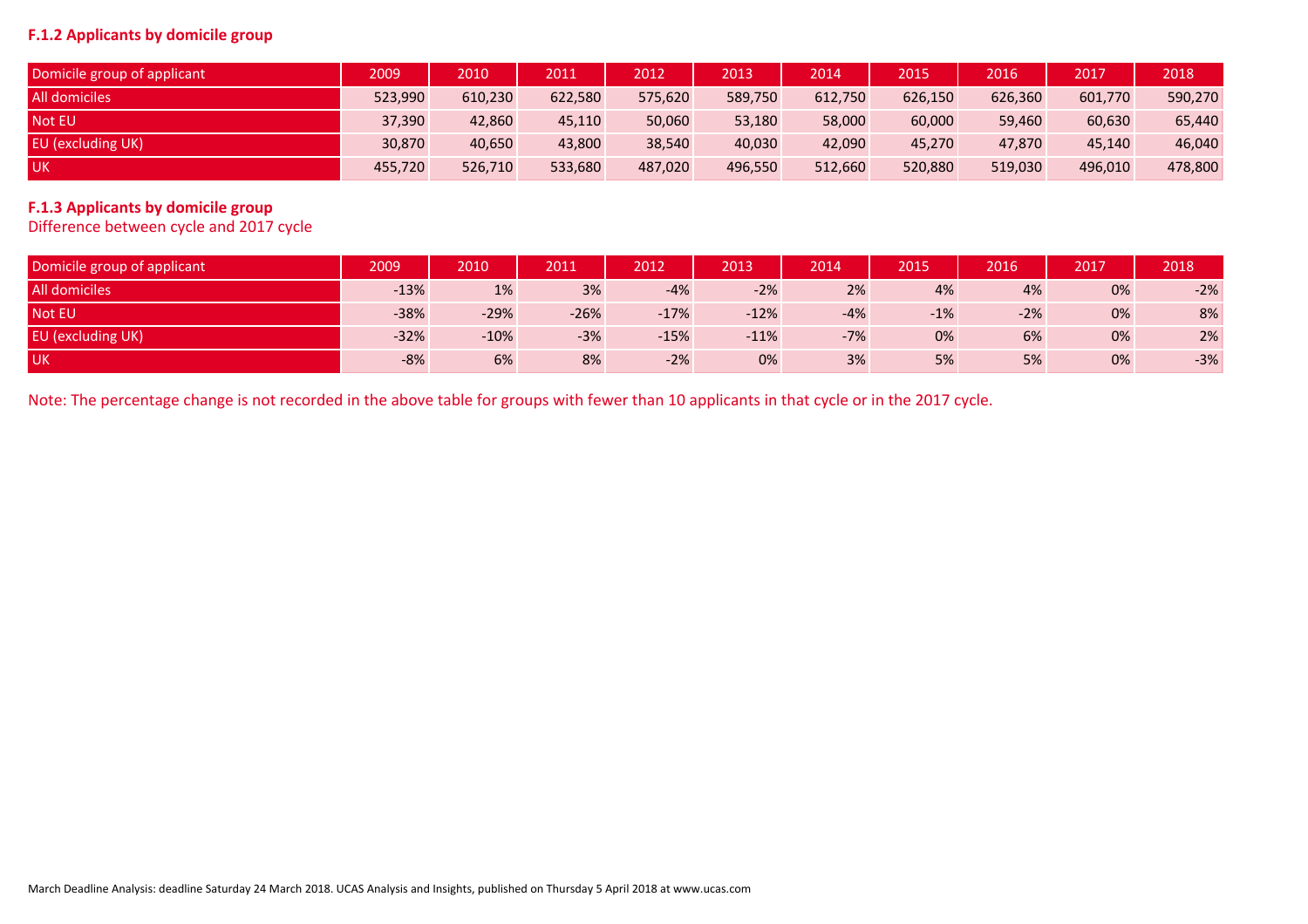## **F.1.4 Applicants by UK country of domicile** Difference between cycle and 2017 cycle



Note: The percentage change is not plotted in the above chart for groups with fewer than 500 applicants in any one cycle.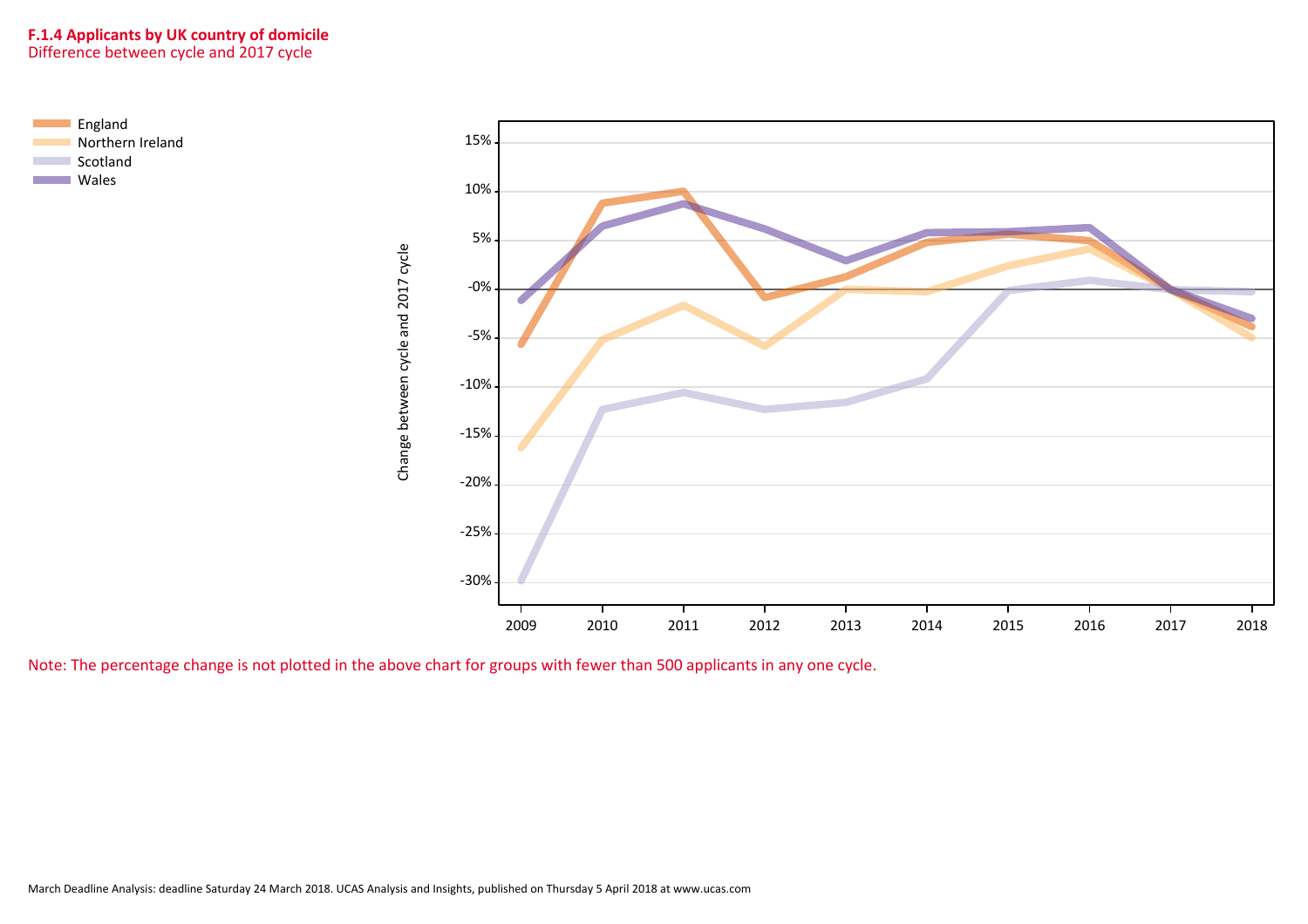#### **F.1.5 Applicants by UK country of domicile**

| Domicile group of applicant | 2009    | 2010    | 2011'   | 2012    | 2013    | 2014    | 2015    | 2016    | 2017    | 2018    |
|-----------------------------|---------|---------|---------|---------|---------|---------|---------|---------|---------|---------|
| England                     | 385,600 | 444,620 | 449,580 | 405,110 | 413,820 | 428,250 | 431,700 | 428,940 | 408,500 | 392,990 |
| Northern Ireland            | 16,720  | 18,930  | 19,630  | 18,800  | 19,960  | 19,910  | 20,440  | 20,780  | 19,950  | 18,970  |
| Scotland                    | 32,800  | 40,980  | 41,800  | 40,980  | 41,320  | 42,460  | 46,670  | 47,150  | 46,720  | 46,620  |
| <b>Wales</b>                | 20,600  | 22,190  | 22,670  | 22,130  | 21,450  | 22,050  | 22,070  | 22,160  | 20,840  | 20,220  |
| <b>UK</b>                   | 455,720 | 526,710 | 533,680 | 487,020 | 496,550 | 512,660 | 520,880 | 519,030 | 496,010 | 478,800 |

# **F.1.6 Applicants by UK country of domicile**

Difference between cycle and 2017 cycle

| Domicile group of applicant | 2009   | 2010   | 2011   | 2012   | 2013'  | 2014  | 2015  | 2016 | 2017 | 2018  |
|-----------------------------|--------|--------|--------|--------|--------|-------|-------|------|------|-------|
| England                     | $-6%$  | 9%     | 10%    | $-1%$  | 1%     | 5%    | 6%    | 5%   | 0%   | $-4%$ |
| Northern Ireland            | $-16%$ | $-5%$  | $-2%$  | $-6%$  | 0%     | $-0%$ | 2%    | 4%   | 0%   | $-5%$ |
| Scotland                    | $-30%$ | $-12%$ | $-11%$ | $-12%$ | $-12%$ | $-9%$ | $-0%$ | 1%   | 0%   | $-0%$ |
| Wales <sup>1</sup>          | $-1%$  | 6%     | 9%     | 6%     | 3%     | 6%    | 6%    | 6%   | 0%   | $-3%$ |
| <b>UK</b>                   | $-8%$  | 6%     | 8%     | $-2%$  | 0%     | 3%    | 5%    | 5%   | 0%   | $-3%$ |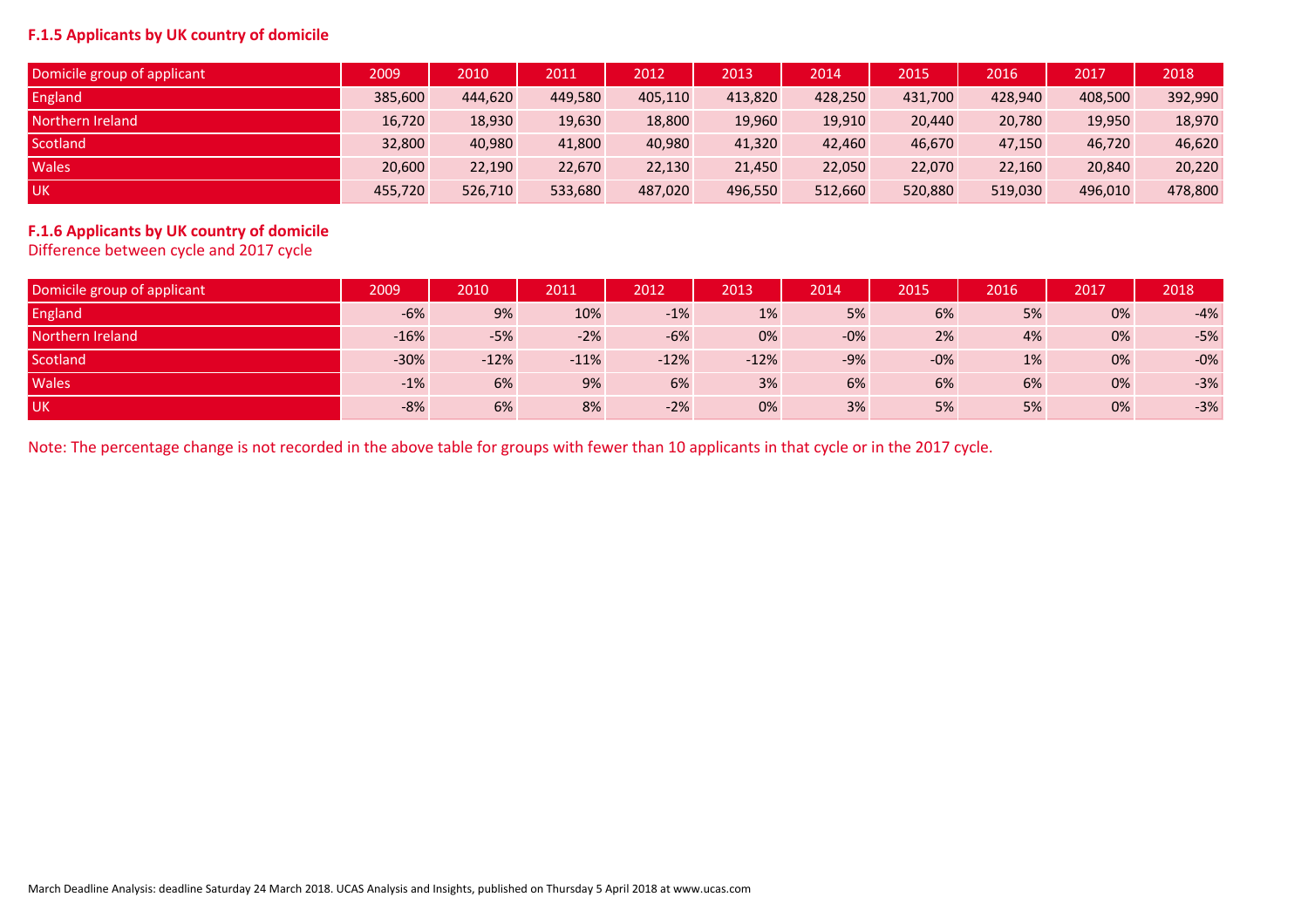#### **F.1.7 Applicants by English region of domicile** Difference between cycle and 2017 cycle



Note: The percentage change is not plotted in the above chart for groups with fewer than 500 applicants in any one cycle.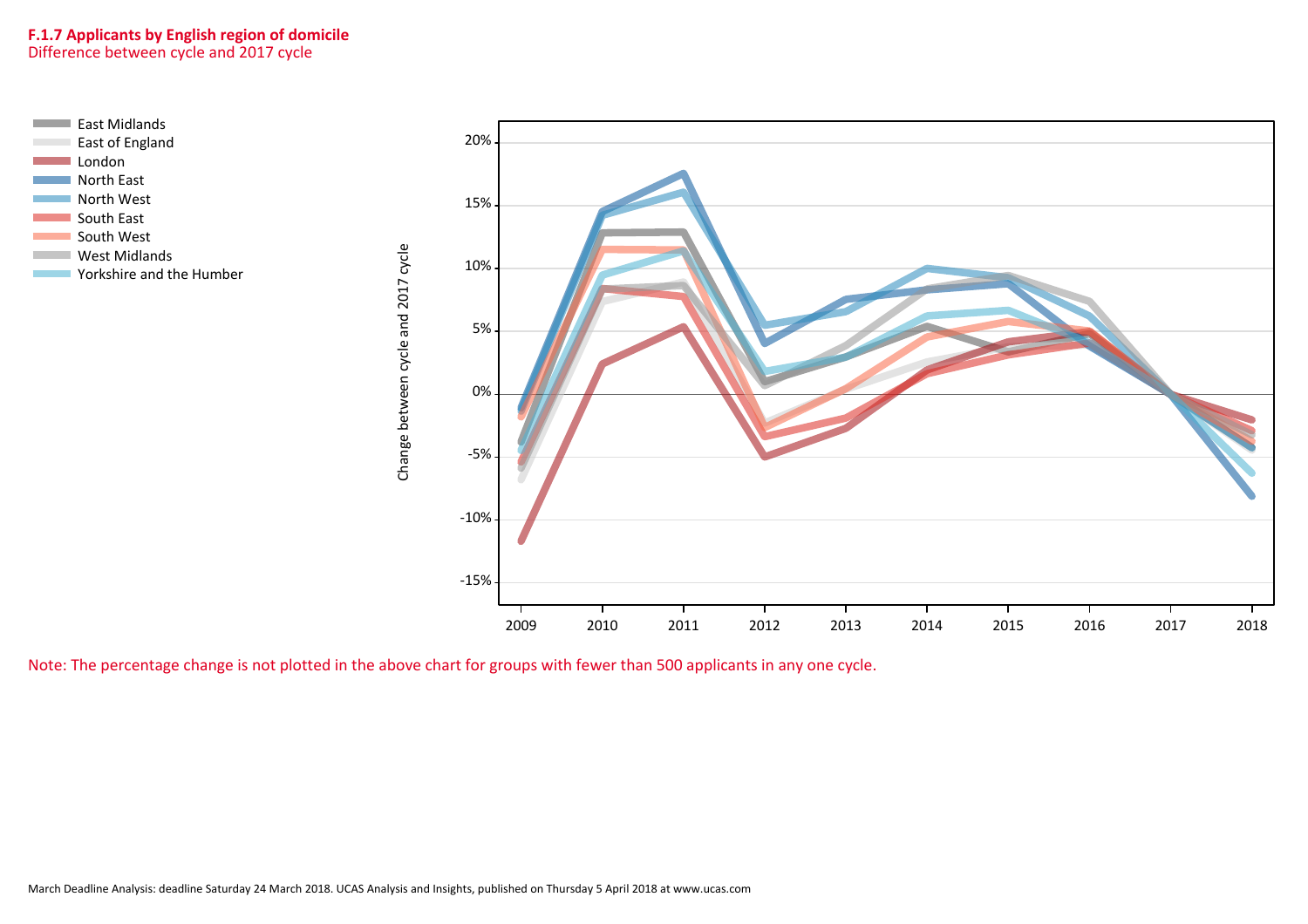# **F.1.8 Applicants by English region of domicile**

| <b>English region</b>    | 2009   | 2010   | 2011   | 2012   | 2013   | 2014   | 2015   | 2016   | 2017   | 2018   |
|--------------------------|--------|--------|--------|--------|--------|--------|--------|--------|--------|--------|
| North East               | 17,030 | 19,720 | 20,240 | 17,910 | 18,520 | 18,650 | 18,730 | 17,880 | 17,220 | 15,820 |
| Yorkshire and the Humber | 35,400 | 40,570 | 41,290 | 37,730 | 38,150 | 39,370 | 39,530 | 38,570 | 37,060 | 34,730 |
| North West               | 52,210 | 60,460 | 61,430 | 55,830 | 56,410 | 58,230 | 57,830 | 56,210 | 52,920 | 50,670 |
| <b>East Midlands</b>     | 30,050 | 35,240 | 35,270 | 31,540 | 32,160 | 32,920 | 32,290 | 32,740 | 31,230 | 29,910 |
| <b>West Midlands</b>     | 39,730 | 45,740 | 45,860 | 42,500 | 43,850 | 45,750 | 46,200 | 45,330 | 42,210 | 40,850 |
| East of England          | 39,410 | 45,410 | 46,060 | 41,320 | 42,460 | 43,380 | 43,880 | 43,950 | 42,290 | 40,410 |
| London                   | 72,050 | 83,560 | 85,980 | 77,520 | 79,380 | 83,170 | 85,000 | 85,670 | 81,590 | 79,930 |
| South East               | 63,210 | 72,440 | 72,000 | 64,560 | 65,550 | 67,910 | 68,900 | 69,540 | 66,810 | 64,880 |
| South West               | 36,510 | 41,470 | 41,450 | 36,200 | 37,350 | 38,880 | 39,340 | 39,060 | 37,180 | 35,790 |

# **F.1.9 Applicants by English region of domicile**

Difference between cycle and 2017 cycle

| English region           | 2009   | 2010 | 2011 | 2012  | 2013  | 2014 | 2015 | 2016 | 2017 | 2018  |
|--------------------------|--------|------|------|-------|-------|------|------|------|------|-------|
| <b>North East</b>        | $-1%$  | 15%  | 18%  | 4%    | 8%    | 8%   | 9%   | 4%   | 0%   | $-8%$ |
| Yorkshire and the Humber | $-4%$  | 9%   | 11%  | 2%    | 3%    | 6%   | 7%   | 4%   | 0%   | $-6%$ |
| North West               | $-1%$  | 14%  | 16%  | 5%    | 7%    | 10%  | 9%   | 6%   | 0%   | $-4%$ |
| <b>East Midlands</b>     | $-4%$  | 13%  | 13%  | 1%    | 3%    | 5%   | 3%   | 5%   | 0%   | $-4%$ |
| <b>West Midlands</b>     | $-6%$  | 8%   | 9%   | 1%    | 4%    | 8%   | 9%   | 7%   | 0%   | $-3%$ |
| East of England          | $-7%$  | 7%   | 9%   | $-2%$ | 0%    | 3%   | 4%   | 4%   | 0%   | $-4%$ |
| London                   | $-12%$ | 2%   | 5%   | $-5%$ | $-3%$ | 2%   | 4%   | 5%   | 0%   | $-2%$ |
| South East               | $-5%$  | 8%   | 8%   | $-3%$ | $-2%$ | 2%   | 3%   | 4%   | 0%   | $-3%$ |
| South West               | $-2%$  | 12%  | 11%  | $-3%$ | 0%    | 5%   | 6%   | 5%   | 0%   | $-4%$ |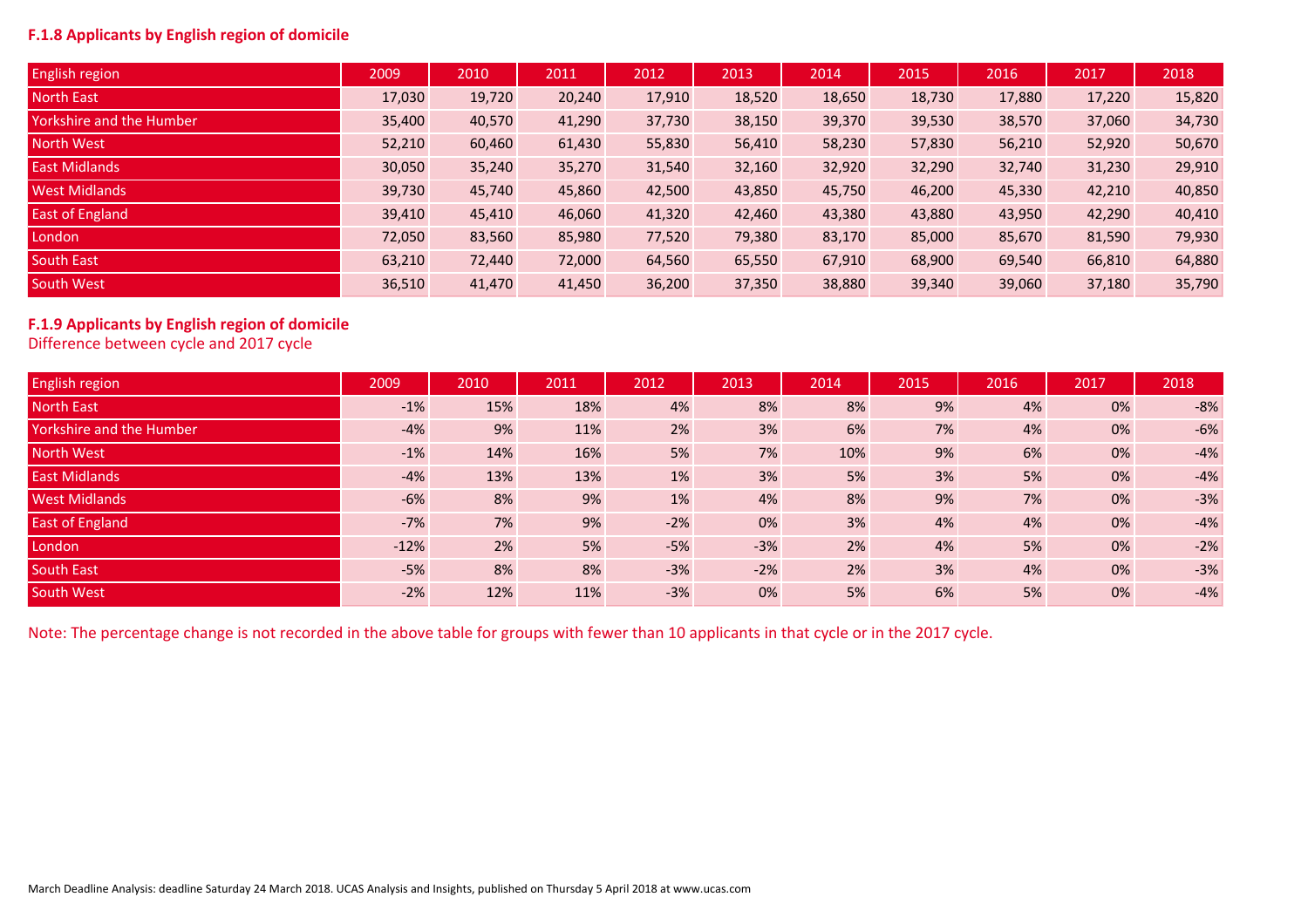#### **F.1.10 Applicants by declared country of domicile**

Selected countries

| Declared country of domicile     | 2009   | 2010   | 2011  | 2012  | 2013  | 2014   | 2015  | 2016   | 2017   | 2018   |
|----------------------------------|--------|--------|-------|-------|-------|--------|-------|--------|--------|--------|
| Angola                           | 40     | 50     | 50    | 60    | 60    | $70\,$ | 160   | 130    | 60     | 60     |
| <b>Australia</b>                 | 260    | 330    | 350   | 420   | 480   | 510    | 550   | 520    | 530    | 560    |
| Austria                          | 410    | 460    | 520   | 530   | 540   | 560    | 590   | 610    | 560    | 580    |
| Azerbaijan                       | $90\,$ | 180    | 150   | 190   | 180   | 240    | 220   | 150    | 120    | 110    |
| <b>Bahrain</b>                   | 220    | 260    | 240   | 290   | 310   | 310    | 290   | 290    | 370    | 340    |
| <b>Bangladesh</b>                | 250    | 320    | 280   | 300   | 230   | 250    | 250   | 200    | 220    | 220    |
| <b>Belgium</b>                   | 810    | 900    | 930   | 820   | 890   | 940    | 1,020 | 1,040  | 1,010  | 1,010  |
| <b>Bermuda</b>                   | 190    | 300    | 230   | 190   | 180   | 190    | 180   | 200    | 170    | 230    |
| <b>Botswana</b>                  | 30     | 40     | 40    | 140   | 60    | 100    | 160   | 140    | 140    | 120    |
| <b>Brazil</b>                    | 110    | 150    | 130   | 170   | 180   | 210    | 250   | 260    | 220    | 300    |
| <b>Brunei</b>                    | 610    | 810    | 680   | 640   | 620   | 780    | 450   | 390    | 330    | 310    |
| <b>Bulgaria</b>                  | 1,500  | 2,020  | 2,300 | 2,220 | 2,480 | 2,210  | 2,200 | 2,390  | 2,130  | 2,140  |
| Canada                           | 1,410  | 1,620  | 1,780 | 1,960 | 1,960 | 1,940  | 2,040 | 1,900  | 1,840  | 1,960  |
| Cayman Islands                   | $40\,$ | 70     | 100   | 100   | 90    | 120    | 90    | 110    | 110    | 150    |
| China                            | 4,960  | 5,990  | 6,810 | 7,540 | 8,160 | 8,450  | 9,410 | 10,270 | 11,240 | 13,070 |
| Croatia                          | 40     | 30     | 40    | 40    | 60    | 130    | 210   | 310    | 270    | 340    |
| <b>Cyprus (European Union)</b>   | 1,650  | 3,220  | 3,740 | 3,040 | 3,020 | 3,020  | 2,980 | 2,850  | 2,980  | 2,510  |
| Cyprus (Not otherwise specified) | 1,410  | 60     | 50    | 30    | 30    | 20     | 10    | 20     | 40     | 20     |
| <b>Czech Republic</b>            | 300    | 390    | 430   | 420   | 440   | 540    | 760   | 1,000  | 980    | 950    |
| <b>Denmark</b>                   | 330    | 460    | 430   | 390   | 430   | 410    | 450   | 470    | 500    | 500    |
| Ecuador                          | 10     | $20\,$ | 20    | 30    | 40    | 80     | $70$  | 150    | 130    | 50     |
| Egypt                            | 140    | 160    | 210   | 290   | 420   | 530    | 610   | 710    | 710    | 640    |
| Estonia                          | 370    | 480    | 600   | 520   | 570   | 470    | 460   | 440    | 370    | 360    |
| <b>Finland</b>                   | 560    | 710    | 830   | 690   | 750   | 840    | 930   | 950    | 810    | 870    |
| <b>France</b>                    | 2,650  | 3,610  | 3,780 | 3,440 | 3,560 | 4,050  | 4,590 | 4,890  | 4,760  | 4,830  |
| Germany                          | 3,040  | 3,650  | 3,720 | 3,120 | 2,900 | 2,890  | 3,070 | 3,310  | 3,010  | 3,150  |
| Ghana                            | 200    | 220    | 180   | 190   | 190   | 230    | 210   | 220    | 270    | 300    |
| Gibraltar                        | 210    | 270    | 300   | 270   | 300   | 280    | 280   | 280    | 280    | 280    |
| Greece                           | 1,730  | 2,080  | 2,270 | 2,070 | 2,120 | 2,130  | 2,110 | 2,160  | 2,120  | 2,080  |
| Guernsey                         | 330    | 340    | 310   | 290   | 290   | 290    | 310   | 330    | 260    | 310    |
| <b>Hong Kong</b>                 | 2,990  | 3,370  | 3,920 | 5,360 | 5,370 | 5,840  | 5,630 | 5,500  | 5,450  | 5,550  |
| <b>Hungary</b>                   | 310    | 380    | 380   | 540   | 740   | 750    | 810   | 910    | 870    | 950    |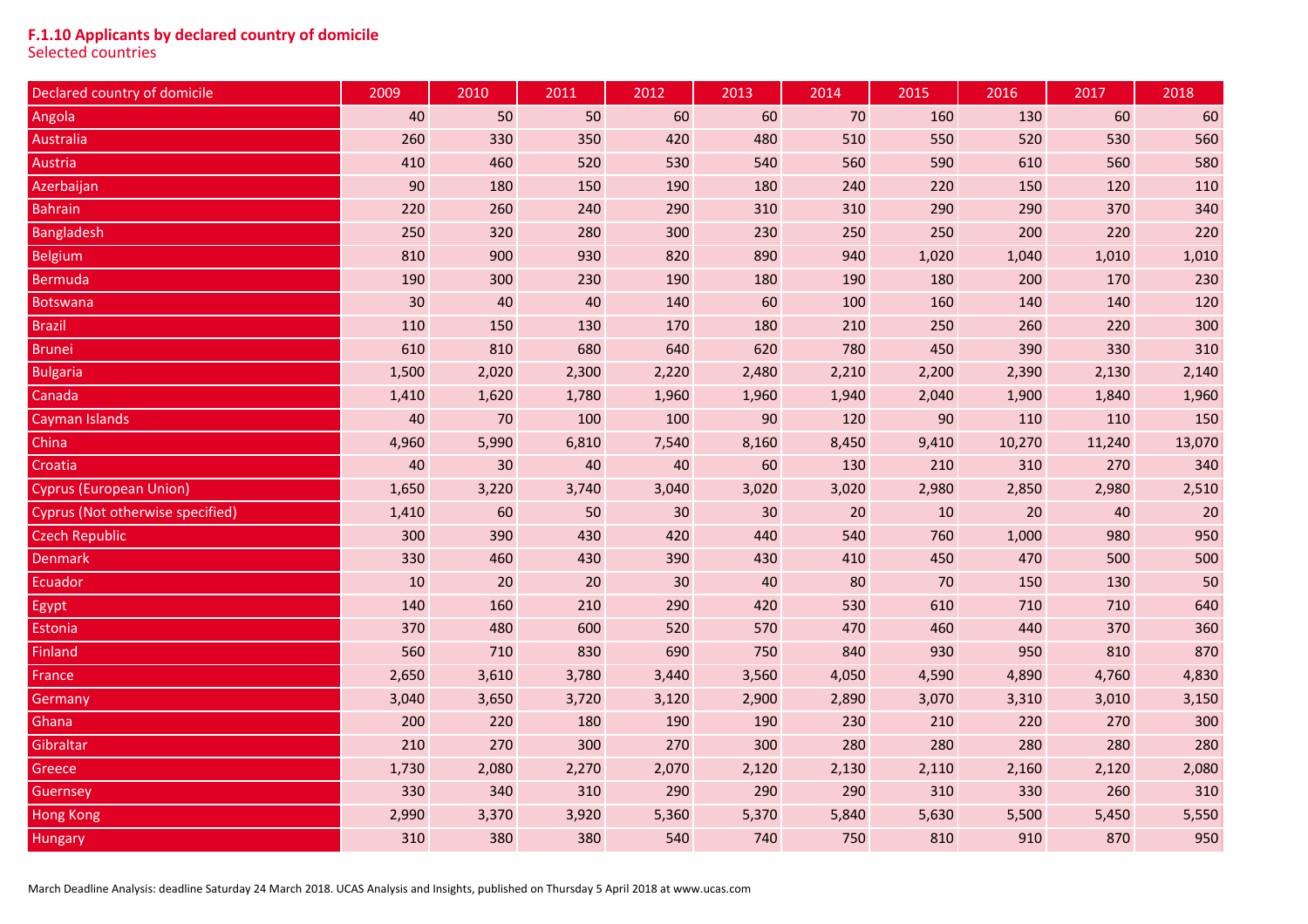| Declared country of domicile | 2009   | 2010  | 2011  | 2012  | 2013  | 2014  | 2015  | 2016  | 2017  | 2018  |
|------------------------------|--------|-------|-------|-------|-------|-------|-------|-------|-------|-------|
| India                        | 1,740  | 2,090 | 2,320 | 2,620 | 2,980 | 3,310 | 3,460 | 3,500 | 3,910 | 5,000 |
| Indonesia                    | 150    | 160   | 250   | 300   | 400   | 440   | 510   | 520   | 560   | 680   |
| <b>Iran</b>                  | 260    | 300   | 330   | 340   | 210   | 200   | 180   | 200   | 250   | 300   |
| Ireland                      | 5,430  | 7,710 | 7,120 | 5,750 | 5,690 | 5,490 | 5,450 | 4,990 | 4,160 | 3,930 |
| <b>Isle of Man</b>           | 450    | 550   | 540   | 510   | 480   | 490   | 450   | 480   | 490   | 460   |
| <b>Israel</b>                | 80     | 110   | 90    | 100   | 130   | 90    | 120   | 130   | 100   | 140   |
| Italy                        | 1,340  | 1,880 | 2,220 | 2,390 | 2,890 | 3,690 | 4,340 | 4,520 | 4,070 | 3,980 |
| Japan                        | 320    | 340   | 370   | 410   | 440   | 490   | 440   | 410   | 410   | 460   |
| Jersey                       | 530    | 570   | 590   | 560   | 520   | 490   | 510   | 540   | 550   | 530   |
| Jordan                       | 220    | 270   | 330   | 310   | 360   | 360   | 370   | 360   | 440   | 480   |
| Kazakhstan                   | 400    | 430   | 370   | 310   | 320   | 310   | 300   | 270   | 230   | 250   |
| Kenya                        | 490    | 540   | 530   | 560   | 540   | 560   | 590   | 550   | 540   | 570   |
| Korea (South)                | 800    | 980   | 1,180 | 1,170 | 1,220 | 1,190 | 1,330 | 1,430 | 1,440 | 1,480 |
| <b>Kuwait</b>                | 160    | 230   | 260   | 300   | 300   | 350   | 400   | 410   | 560   | 510   |
| Latvia                       | 510    | 1,050 | 950   | 680   | 520   | 490   | 470   | 530   | 490   | 490   |
| Lebanon                      | 80     | 100   | 120   | 150   | 180   | 210   | 230   | 320   | 290   | 360   |
| Lithuania                    | 1,180  | 2,390 | 3,120 | 2,270 | 1,960 | 1,770 | 1,640 | 1,670 | 1,800 | 1,850 |
| Luxembourg                   | 320    | 340   | 370   | 360   | 410   | 450   | 430   | 420   | 420   | 450   |
| Macao                        | 80     | 80    | 100   | 140   | 130   | 170   | 240   | 210   | 260   | 220   |
| Malawi                       | 110    | 90    | 70    | 70    | 70    | 50    | 50    | 50    | 70    | 80    |
| Malaysia                     | 2,400  | 2,460 | 2,770 | 3,060 | 3,690 | 5,010 | 5,160 | 4,670 | 3,670 | 3,490 |
| <b>Malta</b>                 | 100    | 140   | 130   | 90    | 100   | 90    | 100   | 110   | 100   | 120   |
| <b>Mauritius</b>             | 380    | 450   | 400   | 420   | 340   | 450   | 360   | 370   | 330   | 330   |
| <b>Mexico</b>                | 100    | 130   | 110   | 120   | 130   | 130   | 160   | 180   | 150   | 210   |
| Morocco                      | 100    | 140   | 170   | 190   | 230   | 300   | 320   | 300   | 320   | 370   |
| <b>Nepal</b>                 | $90\,$ | 110   | 110   | 120   | 90    | 80    | 60    | 60    | 60    | 80    |
| Netherlands                  | 640    | 760   | 770   | 680   | 720   | 760   | 820   | 860   | 870   | 850   |
| <b>New Zealand</b>           | 110    | 110   | 130   | 130   | 140   | 160   | 170   | 190   | 170   | 190   |
| Nigeria                      | 1,560  | 1,520 | 1,490 | 1,490 | 1,560 | 1,520 | 1,550 | 1,230 | 1,140 | 1,110 |
| <b>Norway</b>                | 980    | 1,210 | 1,270 | 1,390 | 1,510 | 1,540 | 1,510 | 1,150 | 1,180 | 1,280 |
| Oman                         | 120    | 140   | 140   | 130   | 160   | 200   | 250   | 250   | 260   | 260   |
| Pakistan                     | 1,750  | 1,840 | 1,600 | 1,550 | 1,510 | 1,520 | 1,570 | 1,630 | 1,740 | 1,930 |
| Philippines                  | 80     | 90    | 90    | 90    | 110   | 110   | 140   | 120   | 130   | 150   |
| Poland                       | 1,800  | 1,900 | 1,870 | 1,720 | 1,970 | 2,310 | 2,590 | 3,270 | 3,260 | 3,880 |
| Portugal                     | 500    | 550   | 650   | 590   | 750   | 780   | 980   | 1,150 | 1,330 | 1,560 |

March Deadline Analysis: deadline Saturday 24 March 2018. UCAS Analysis and Insights, published on Thursday 5 April 2018 at www.ucas.com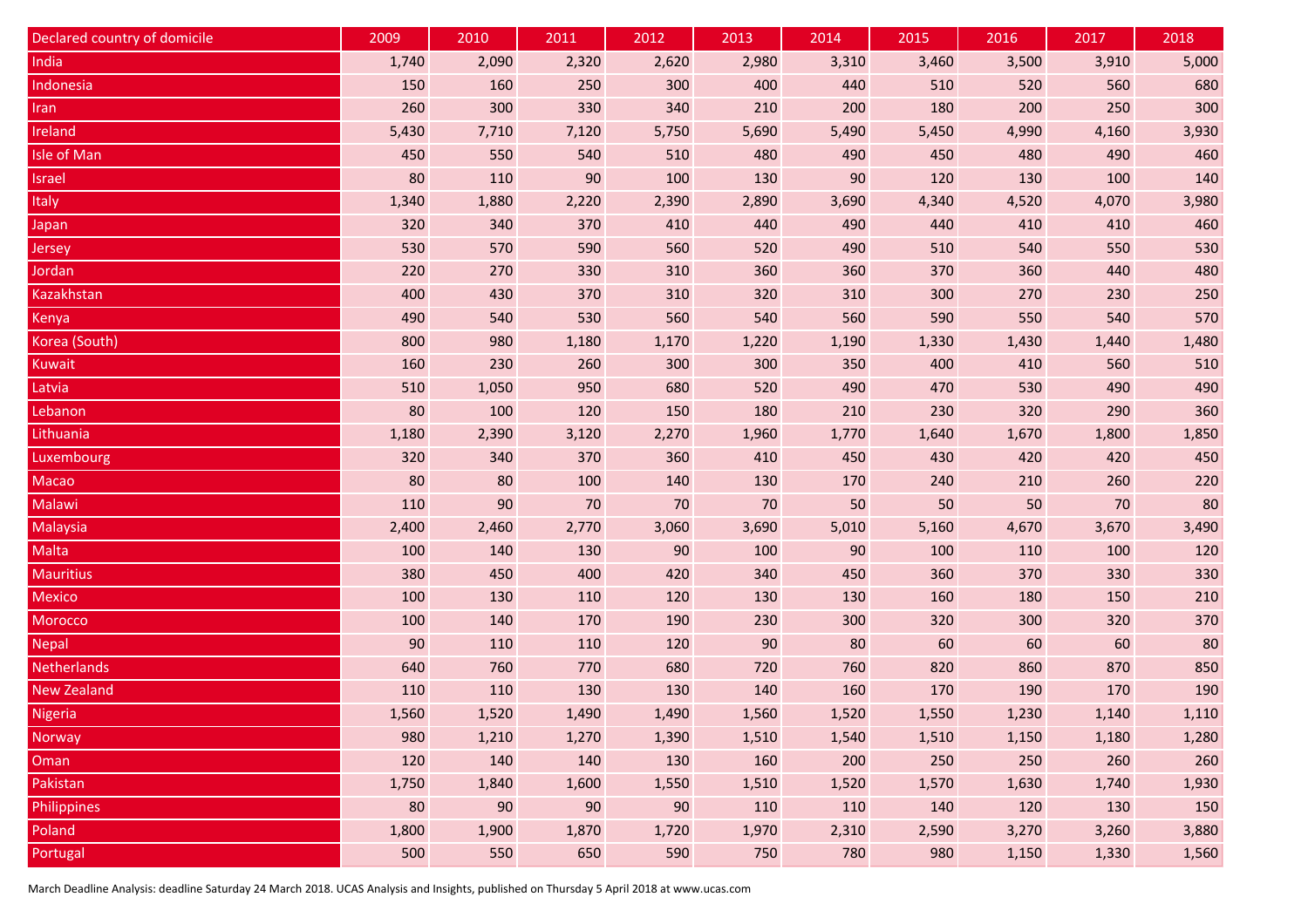| Declared country of domicile    | 2009  | 2010  | 2011  | 2012  | 2013  | 2014  | 2015  | 2016  | 2017  | 2018  |
|---------------------------------|-------|-------|-------|-------|-------|-------|-------|-------|-------|-------|
| Qatar                           | 160   | 200   | 240   | 260   | 340   | 280   | 360   | 370   | 370   | 390   |
| Romania                         | 1,010 | 1,750 | 2,590 | 2,430 | 2,290 | 2,520 | 3,150 | 3,310 | 2,810 | 2,670 |
| <b>Russia</b>                   | 520   | 610   | 640   | 740   | 880   | 1,090 | 1,210 | 980   | 860   | 810   |
| Saudi Arabia                    | 830   | 740   | 650   | 690   | 700   | 710   | 770   | 750   | 710   | 790   |
| Serbia                          | 50    | 60    | 70    | 90    | 130   | 110   | 90    | 120   | 110   | 110   |
| <b>Singapore</b>                | 2,140 | 2,550 | 2,990 | 3,480 | 3,690 | 3,990 | 3,810 | 3,410 | 3,250 | 3,230 |
| Slovakia                        | 340   | 400   | 440   | 450   | 450   | 560   | 550   | 760   | 600   | 750   |
| Slovenia                        | 60    | 90    | 110   | 100   | 120   | 150   | 160   | 150   | 150   | 150   |
| <b>South Africa</b>             | 220   | 230   | 200   | 230   | 250   | 290   | 350   | 400   | 610   | 470   |
| Spain                           | 1,030 | 1,290 | 1,550 | 1,470 | 1,890 | 2,270 | 2,660 | 3,120 | 3,180 | 3,530 |
| Sri Lanka                       | 350   | 410   | 350   | 300   | 270   | 270   | 210   | 210   | 250   | 260   |
| Sweden                          | 1,320 | 1,690 | 1,570 | 1,450 | 1,450 | 1,460 | 1,390 | 1,300 | 1,130 | 1,150 |
| Switzerland                     | 700   | 820   | 860   | 910   | 1,060 | 1,080 | 1,200 | 1,230 | 1,210 | 1,350 |
| <b>Taiwan</b>                   | 210   | 220   | 260   | 280   | 260   | 300   | 330   | 310   | 370   | 420   |
| Tanzania                        | 120   | 140   | 140   | 130   | 140   | 160   | 140   | 120   | 120   | 130   |
| <b>Thailand</b>                 | 380   | 480   | 540   | 610   | 620   | 750   | 720   | 720   | 700   | 780   |
| <b>Trinidad and Tobago</b>      | 150   | 140   | 150   | 140   | 160   | 150   | 190   | 190   | 170   | 190   |
| <b>Turkey</b>                   | 340   | 350   | 380   | 430   | 490   | 540   | 550   | 700   | 890   | 1,180 |
| Uganda                          | 140   | 130   | 90    | 130   | 140   | 100   | 110   | 130   | 140   | 140   |
| <b>Ukraine</b>                  | 130   | 180   | 180   | 210   | 280   | 290   | 250   | 220   | 210   | 200   |
| <b>United Arab Emirates</b>     | 530   | 660   | 720   | 800   | 930   | 1,130 | 1,270 | 1,340 | 1,720 | 1,960 |
| <b>United States of America</b> | 2,310 | 2,580 | 2,550 | 2,780 | 3,100 | 3,400 | 3,490 | 3,680 | 3,890 | 4,290 |
| <b>Vietnam</b>                  | 420   | 500   | 570   | 600   | 550   | 490   | 420   | 330   | 340   | 320   |
| Zambia                          | 100   | 110   | 100   | 120   | 130   | 110   | 120   | 120   | 130   | 110   |
| Zimbabwe                        | 280   | 320   | 260   | 310   | 300   | 340   | 350   | 380   | 390   | 410   |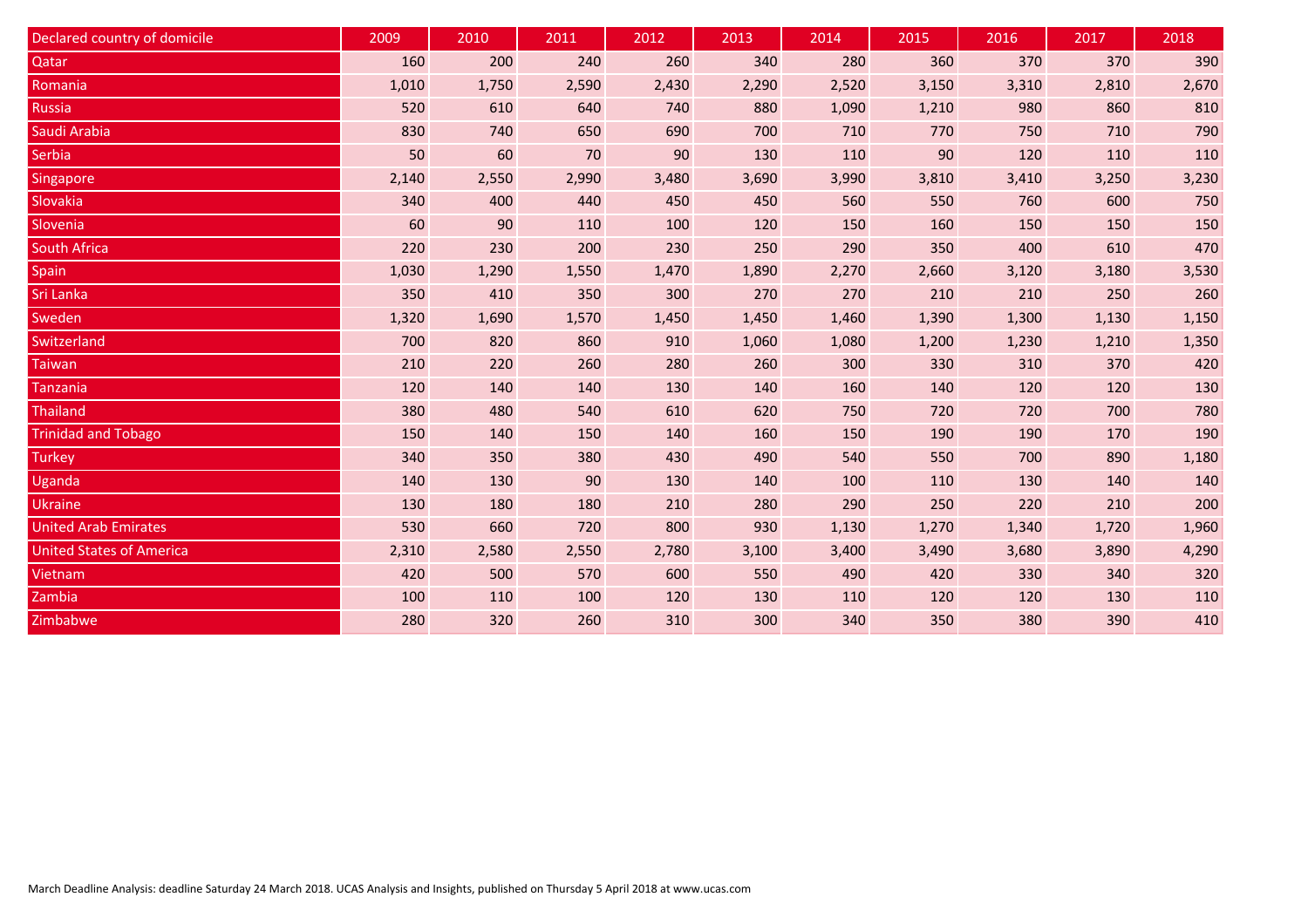## **F.1.11 Applicants by declared country of domicile**

Selected countries, difference between cycle and 2017 cycle

| Declared country of domicile     | 2009   | 2010   | 2011   | 2012   | 2013   | 2014   | 2015   | 2016   | 2017  | 2018   |
|----------------------------------|--------|--------|--------|--------|--------|--------|--------|--------|-------|--------|
| Angola                           | $-39%$ | $-5%$  | $-9%$  | 2%     | 11%    | 26%    | 186%   | 128%   | 0%    | 5%     |
| Australia                        | $-52%$ | $-38%$ | $-34%$ | $-21%$ | $-10%$ | $-4%$  | 2%     | $-2%$  | 0%    | 6%     |
| Austria                          | $-26%$ | $-18%$ | $-6%$  | $-5%$  | $-3%$  | 1%     | 6%     | 10%    | 0%    | 4%     |
| Azerbaijan                       | $-27%$ | 53%    | 24%    | 54%    | 53%    | 97%    | 87%    | 23%    | 0%    | $-8%$  |
| <b>Bahrain</b>                   | $-41%$ | $-30%$ | $-34%$ | $-21%$ | $-15%$ | $-16%$ | $-22%$ | $-22%$ | 0%    | $-7%$  |
| <b>Bangladesh</b>                | 12%    | 45%    | 24%    | 35%    | 3%     | 11%    | 13%    | $-13%$ | 0%    | $-3%$  |
| <b>Belgium</b>                   | $-19%$ | $-11%$ | $-8%$  | $-19%$ | $-12%$ | $-7%$  | 1%     | 3%     | 0%    | 0%     |
| <b>Bermuda</b>                   | 13%    | 75%    | 32%    | 9%     | 4%     | 10%    | 5%     | 14%    | 0%    | 34%    |
| <b>Botswana</b>                  | $-78%$ | $-73%$ | $-72%$ | 4%     | $-53%$ | $-26%$ | 15%    | 1%     | 0%    | $-13%$ |
| <b>Brazil</b>                    | $-49%$ | $-33%$ | $-43%$ | $-26%$ | $-19%$ | $-4%$  | 11%    | 15%    | 0%    | 33%    |
| <b>Brunei</b>                    | 82%    | 143%   | 104%   | 92%    | 87%    | 133%   | 36%    | 17%    | 0%    | $-7%$  |
| <b>Bulgaria</b>                  | $-30%$ | $-5%$  | 8%     | 4%     | 16%    | $4%$   | 3%     | 12%    | $0\%$ | 0%     |
| Canada                           | $-23%$ | $-12%$ | $-3%$  | 7%     | 7%     | 6%     | 11%    | 4%     | 0%    | 7%     |
| Cayman Islands                   | $-69%$ | $-38%$ | $-14%$ | $-13%$ | $-19%$ | 3%     | $-20%$ | $-4%$  | 0%    | 36%    |
| China                            | $-56%$ | $-47%$ | $-39%$ | $-33%$ | $-27%$ | $-25%$ | $-16%$ | $-9%$  | 0%    | 16%    |
| Croatia                          | $-86%$ | $-88%$ | $-87%$ | $-87%$ | $-77%$ | $-54%$ | $-22%$ | 13%    | 0%    | 24%    |
| <b>Cyprus (European Union)</b>   | $-45%$ | 8%     | 25%    | 2%     | 1%     | 1%     | 0%     | $-4%$  | 0%    | $-16%$ |
| Cyprus (Not otherwise specified) | 3828%  | 75%    | 33%    | $-6%$  | $-8%$  | $-44%$ | $-72%$ | $-44%$ | 0%    | $-36%$ |
| Czech Republic                   | $-70%$ | $-60%$ | $-56%$ | $-57%$ | $-55%$ | $-44%$ | $-22%$ | 2%     | 0%    | $-2%$  |
| <b>Denmark</b>                   | $-35%$ | $-9%$  | $-15%$ | $-23%$ | $-15%$ | $-18%$ | $-10%$ | $-6%$  | 0%    | 0%     |
| Ecuador                          | $-90%$ | $-85%$ | $-87%$ | $-80%$ | $-71%$ | $-37%$ | $-44%$ | 22%    | 0%    | $-60%$ |
| Egypt                            | $-80%$ | $-77%$ | $-70%$ | $-59%$ | $-41%$ | $-26%$ | $-14%$ | $-1%$  | 0%    | $-10%$ |
| Estonia                          | 1%     | 28%    | 61%    | 39%    | 54%    | 26%    | 25%    | 18%    | 0%    | $-3%$  |
| <b>Finland</b>                   | $-30%$ | $-12%$ | 3%     | $-15%$ | $-7%$  | 4%     | 16%    | 17%    | 0%    | 8%     |
| France                           | $-44%$ | $-24%$ | $-21%$ | $-28%$ | $-25%$ | $-15%$ | $-4%$  | 3%     | 0%    | 1%     |
| Germany                          | $1\%$  | 22%    | 24%    | 4%     | $-3%$  | $-4%$  | 2%     | 10%    | 0%    | 5%     |
| Ghana                            | $-24%$ | $-17%$ | $-32%$ | $-27%$ | $-30%$ | $-15%$ | $-20%$ | $-18%$ | 0%    | 13%    |
| Gibraltar                        | $-25%$ | $-1%$  | 8%     | $-1%$  | 8%     | 3%     | 1%     | 2%     | 0%    | 2%     |
| Greece                           | $-18%$ | $-2%$  | 7%     | $-3%$  | 0%     | 0%     | $-1%$  | 2%     | 0%    | $-2%$  |
| <b>Guernsey</b>                  | 26%    | 31%    | 19%    | 14%    | 12%    | 14%    | 20%    | 27%    | 0%    | 20%    |
| <b>Hong Kong</b>                 | $-45%$ | $-38%$ | $-28%$ | $-2%$  | $-1%$  | 7%     | 3%     | 1%     | 0%    | 2%     |
| <b>Hungary</b>                   | $-65%$ | $-56%$ | $-56%$ | $-38%$ | $-14%$ | $-13%$ | $-7%$  | 4%     | 0%    | 9%     |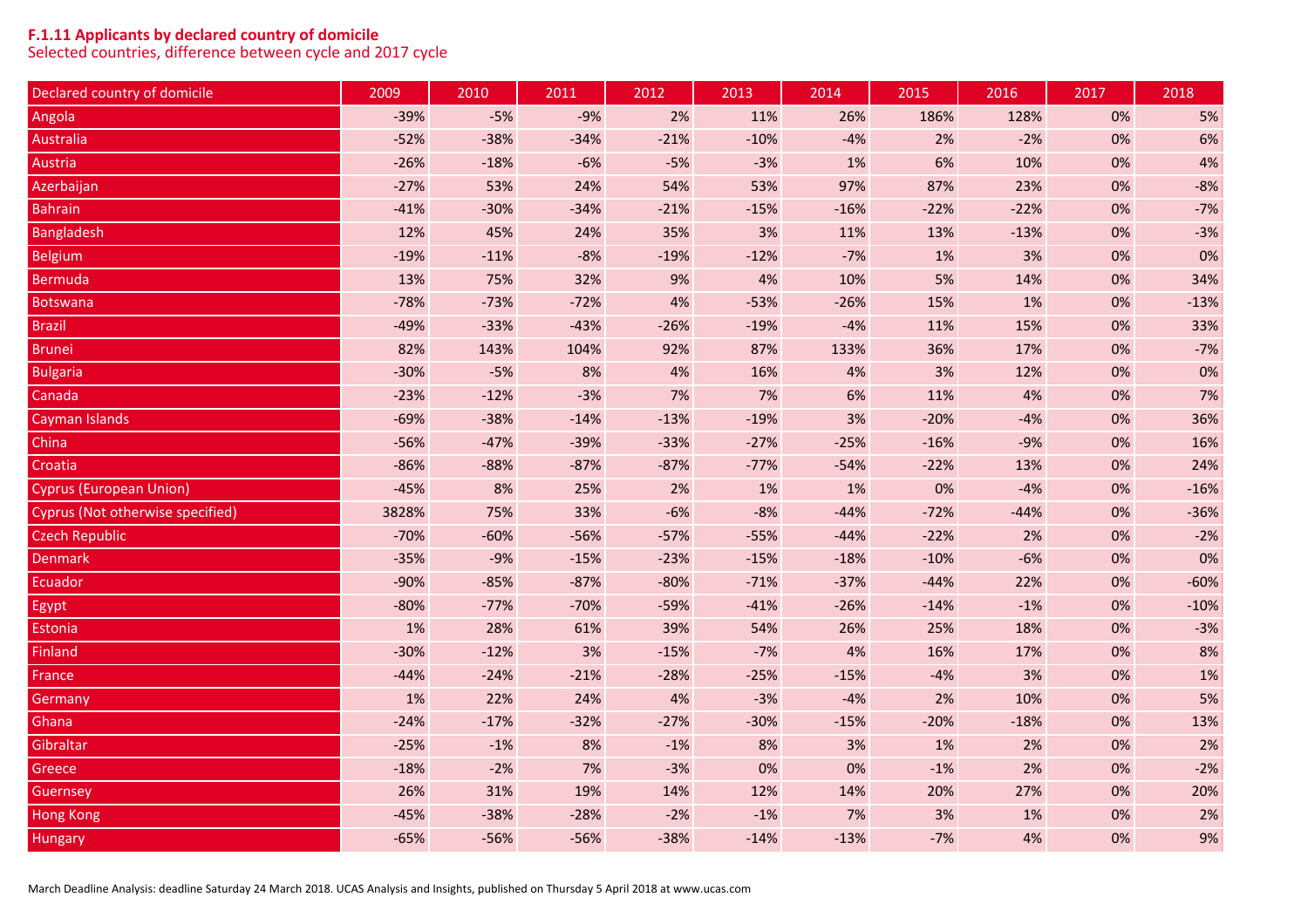| Declared country of domicile | 2009   | 2010   | 2011   | 2012   | 2013   | 2014   | 2015   | 2016   | 2017  | 2018   |
|------------------------------|--------|--------|--------|--------|--------|--------|--------|--------|-------|--------|
| India                        | $-56%$ | $-47%$ | $-41%$ | $-33%$ | $-24%$ | $-15%$ | $-11%$ | $-10%$ | 0%    | 28%    |
| Indonesia                    | $-74%$ | $-71%$ | $-57%$ | $-47%$ | $-30%$ | $-22%$ | $-9%$  | $-9%$  | 0%    | 20%    |
| <b>Iran</b>                  | $1\%$  | 18%    | 31%    | 32%    | $-17%$ | $-21%$ | $-29%$ | $-22%$ | 0%    | 17%    |
| Ireland                      | 30%    | 85%    | 71%    | 38%    | 37%    | 32%    | 31%    | 20%    | 0%    | $-6%$  |
| Isle of Man                  | $-8%$  | 12%    | 11%    | 3%     | $-2%$  | $-0%$  | $-8%$  | $-2%$  | 0%    | $-7%$  |
| <b>Israel</b>                | $-13%$ | 13%    | $-7%$  | $1\%$  | 31%    | $-3%$  | 20%    | 29%    | 0%    | 44%    |
| Italy                        | $-67%$ | $-54%$ | $-45%$ | $-41%$ | $-29%$ | $-9%$  | 7%     | 11%    | 0%    | $-2%$  |
| Japan                        | $-21%$ | $-16%$ | $-9%$  | 1%     | 9%     | 19%    | 8%     | 2%     | 0%    | 13%    |
| Jersey                       | $-5%$  | 4%     | 7%     | 0%     | $-6%$  | $-12%$ | $-8%$  | $-2%$  | 0%    | $-4%$  |
| <b>Jordan</b>                | $-49%$ | $-38%$ | $-25%$ | $-28%$ | $-16%$ | $-17%$ | $-15%$ | $-18%$ | 0%    | 11%    |
| Kazakhstan                   | 69%    | 84%    | 59%    | 31%    | 35%    | 32%    | 30%    | 17%    | 0%    | 6%     |
| Kenya                        | $-9%$  | $-0%$  | $-1%$  | 5%     | $1\%$  | 5%     | 9%     | 2%     | 0%    | 5%     |
| Korea (South)                | $-44%$ | $-32%$ | $-18%$ | $-19%$ | $-15%$ | $-17%$ | $-8%$  | $-1%$  | 0%    | 3%     |
| <b>Kuwait</b>                | $-71%$ | $-58%$ | $-54%$ | $-46%$ | $-47%$ | $-38%$ | $-29%$ | $-26%$ | 0%    | $-9%$  |
| Latvia                       | 3%     | 116%   | 94%    | 40%    | 6%     | $1\%$  | $-4%$  | 8%     | 0%    | 1%     |
| Lebanon                      | $-73%$ | $-67%$ | $-58%$ | $-48%$ | $-39%$ | $-27%$ | $-22%$ | 9%     | 0%    | 22%    |
| Lithuania                    | $-35%$ | 32%    | 73%    | 26%    | 9%     | $-2%$  | $-9%$  | $-7%$  | 0%    | 2%     |
| Luxembourg                   | $-25%$ | $-19%$ | $-13%$ | $-15%$ | $-3%$  | 6%     | 1%     | $-0%$  | $0\%$ | 5%     |
| Macao                        | $-71%$ | $-70%$ | $-63%$ | $-47%$ | $-50%$ | $-37%$ | $-8%$  | $-21%$ | 0%    | $-15%$ |
| Malawi                       | 47%    | 21%    | $-7%$  | $-7%$  | $-7%$  | $-29%$ | $-36%$ | $-25%$ | 0%    | 6%     |
| Malaysia                     | $-35%$ | $-33%$ | $-25%$ | $-17%$ | $0\%$  | 36%    | 40%    | 27%    | 0%    | $-5%$  |
| <b>Malta</b>                 | $2\%$  | 39%    | 33%    | $-10%$ | 6%     | $-9%$  | $-3%$  | 15%    | $0\%$ | 22%    |
| <b>Mauritius</b>             | 16%    | 38%    | 21%    | 27%    | 5%     | 38%    | 10%    | 13%    | 0%    | $-1%$  |
| <b>Mexico</b>                | $-38%$ | $-18%$ | $-27%$ | $-24%$ | $-12%$ | $-13%$ | 2%     | 18%    | $0\%$ | 39%    |
| Morocco                      | $-69%$ | $-57%$ | $-47%$ | $-40%$ | $-28%$ | $-7%$  | 1%     | $-7%$  | 0%    | 17%    |
| <b>Nepal</b>                 | 43%    | 87%    | 84%    | 95%    | 48%    | 36%    | $-3%$  | 5%     | $0\%$ | 26%    |
| Netherlands                  | $-27%$ | $-13%$ | $-12%$ | $-21%$ | $-17%$ | $-13%$ | $-6%$  | $-1%$  | 0%    | $-2%$  |
| <b>New Zealand</b>           | $-38%$ | $-38%$ | $-23%$ | $-24%$ | $-18%$ | $-5%$  | $-1%$  | 12%    | $0\%$ | 13%    |
| <b>Nigeria</b>               | 37%    | 33%    | 31%    | 30%    | 36%    | 32%    | 35%    | 8%     | 0%    | $-3%$  |
| <b>Norway</b>                | $-18%$ | 2%     | 7%     | 17%    | 27%    | 30%    | 28%    | $-3%$  | 0%    | 8%     |
| Oman                         | $-53%$ | $-46%$ | $-45%$ | $-47%$ | $-36%$ | $-20%$ | $-2%$  | $-3%$  | $0\%$ | 2%     |
| Pakistan                     | $0\%$  | 6%     | $-8%$  | $-11%$ | $-14%$ | $-13%$ | $-10%$ | $-6%$  | $0\%$ | 11%    |
| Philippines                  | $-41%$ | $-32%$ | $-29%$ | $-28%$ | $-16%$ | $-12%$ | 12%    | $-2%$  | 0%    | 21%    |
| Poland                       | $-45%$ | $-42%$ | $-42%$ | $-47%$ | $-40%$ | $-29%$ | $-21%$ | 0%     | $0\%$ | 19%    |
| Portugal                     | $-62%$ | $-59%$ | $-51%$ | $-55%$ | $-44%$ | $-42%$ | $-27%$ | $-14%$ | 0%    | 17%    |

March Deadline Analysis: deadline Saturday 24 March 2018. UCAS Analysis and Insights, published on Thursday 5 April 2018 at www.ucas.com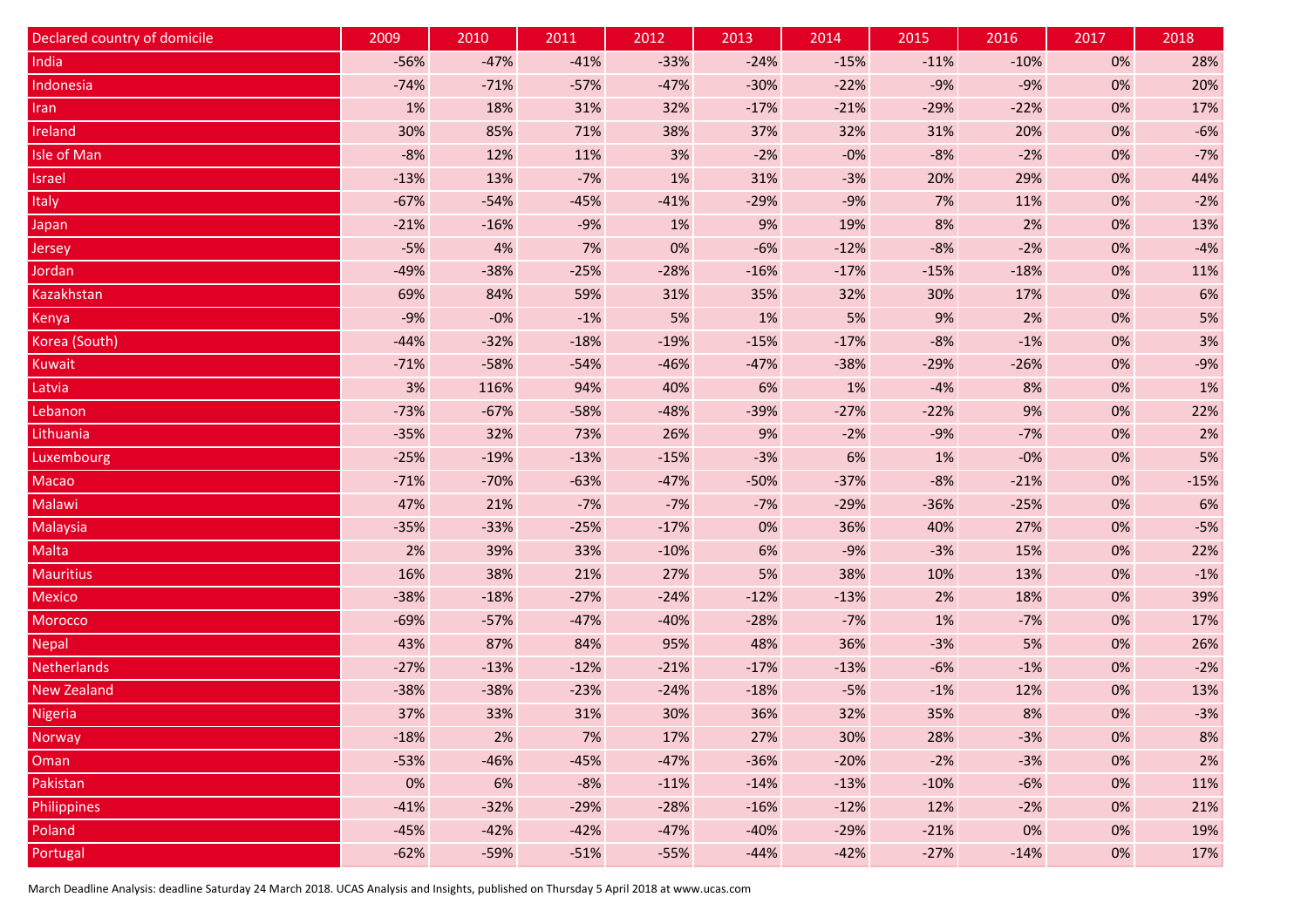| Declared country of domicile    | 2009   | 2010   | 2011   | 2012   | 2013   | 2014   | 2015   | 2016   | 2017 | 2018   |
|---------------------------------|--------|--------|--------|--------|--------|--------|--------|--------|------|--------|
| Qatar                           | $-57%$ | $-47%$ | $-36%$ | $-30%$ | $-8%$  | $-25%$ | $-4%$  | 0%     | 0%   | 5%     |
| Romania                         | $-64%$ | $-38%$ | $-8%$  | $-14%$ | $-18%$ | $-10%$ | 12%    | 18%    | 0%   | $-5%$  |
| <b>Russia</b>                   | $-39%$ | $-29%$ | $-25%$ | $-14%$ | 3%     | 27%    | 42%    | 14%    | 0%   | $-5%$  |
| Saudi Arabia                    | 17%    | 4%     | $-8%$  | $-3%$  | $-1%$  | 0%     | 8%     | 6%     | 0%   | 12%    |
| <b>Serbia</b>                   | $-54%$ | $-44%$ | $-41%$ | $-23%$ | 10%    | $-8%$  | $-19%$ | 8%     | 0%   | $-5%$  |
| Singapore                       | $-34%$ | $-22%$ | $-8%$  | 7%     | 14%    | 23%    | 17%    | 5%     | 0%   | $-0%$  |
| Slovakia                        | $-43%$ | $-33%$ | $-27%$ | $-26%$ | $-26%$ | $-7%$  | $-8%$  | 26%    | 0%   | 25%    |
| Slovenia                        | $-57%$ | $-37%$ | $-29%$ | $-32%$ | $-18%$ | 1%     | 5%     | 3%     | 0%   | 1%     |
| <b>South Africa</b>             | $-64%$ | $-62%$ | $-67%$ | $-62%$ | $-59%$ | $-53%$ | $-42%$ | $-35%$ | 0%   | $-23%$ |
| Spain                           | $-68%$ | $-59%$ | $-51%$ | $-54%$ | $-41%$ | $-29%$ | $-16%$ | $-2%$  | 0%   | 11%    |
| Sri Lanka                       | 39%    | 63%    | 39%    | 17%    | 8%     | 6%     | $-18%$ | $-18%$ | 0%   | 4%     |
| Sweden                          | 17%    | 49%    | 39%    | 28%    | 29%    | 30%    | 23%    | 16%    | 0%   | 2%     |
| Switzerland                     | $-42%$ | $-32%$ | $-29%$ | $-24%$ | $-13%$ | $-11%$ | $-1%$  | 2%     | 0%   | 12%    |
| <b>Taiwan</b>                   | $-43%$ | $-42%$ | $-30%$ | $-26%$ | $-31%$ | $-20%$ | $-10%$ | $-17%$ | 0%   | 12%    |
| <b>Tanzania</b>                 | $-3%$  | 15%    | 13%    | 5%     | 18%    | 35%    | 21%    | 2%     | 0%   | 11%    |
| <b>Thailand</b>                 | $-46%$ | $-32%$ | $-23%$ | $-13%$ | $-12%$ | 8%     | 3%     | 3%     | 0%   | 12%    |
| <b>Trinidad and Tobago</b>      | $-13%$ | $-18%$ | $-10%$ | $-17%$ | $-6%$  | $-10%$ | 13%    | 12%    | 0%   | 11%    |
| <b>Turkey</b>                   | $-62%$ | $-61%$ | $-58%$ | $-52%$ | $-46%$ | $-40%$ | $-38%$ | $-22%$ | 0%   | 32%    |
| Uganda                          | $-3%$  | $-7%$  | $-33%$ | $-10%$ | $-2%$  | $-26%$ | $-22%$ | $-4%$  | 0%   | 4%     |
| <b>Ukraine</b>                  | $-38%$ | $-16%$ | $-15%$ | $-1%$  | 30%    | 35%    | 19%    | 2%     | 0%   | $-5%$  |
| <b>United Arab Emirates</b>     | $-69%$ | $-62%$ | $-58%$ | $-54%$ | $-46%$ | $-34%$ | $-26%$ | $-22%$ | 0%   | 14%    |
| <b>United States of America</b> | $-41%$ | $-34%$ | $-35%$ | $-29%$ | $-20%$ | $-13%$ | $-10%$ | $-5%$  | 0%   | 10%    |
| Vietnam                         | 21%    | 46%    | 65%    | 74%    | 62%    | 43%    | 22%    | $-3%$  | 0%   | $-7%$  |
| Zambia                          | $-22%$ | $-14%$ | $-23%$ | $-8%$  | 1%     | $-15%$ | $-8%$  | $-10%$ | 0%   | $-14%$ |
| Zimbabwe                        | $-28%$ | $-16%$ | $-33%$ | $-21%$ | $-24%$ | $-14%$ | $-9%$  | $-3%$  | 0%   | 6%     |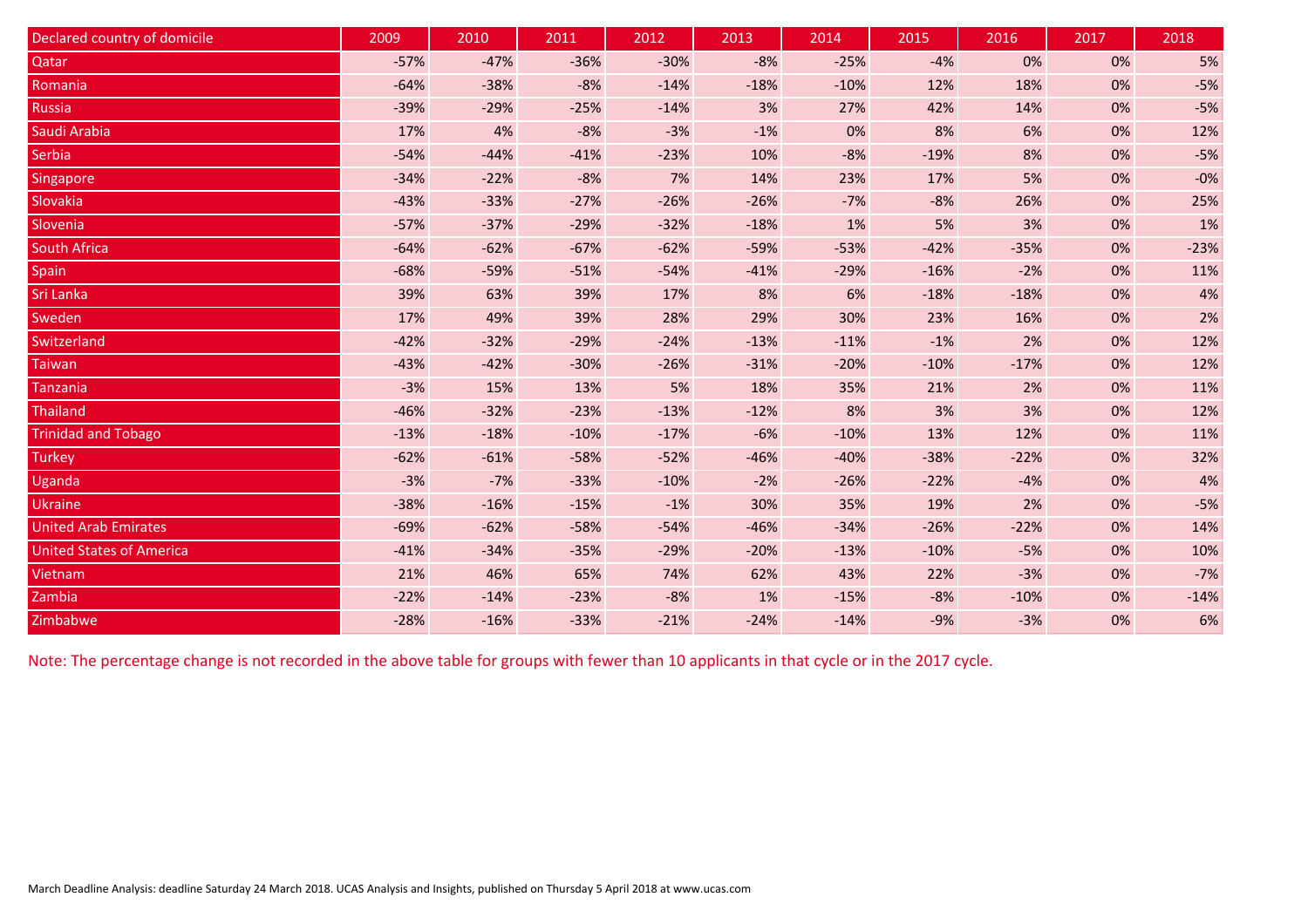#### **F.1.12 Technical notes and definitions**

Applicants have been able to submit applications for all 2018 courses since early September.

Applicants who submit their applications to UCAS by the January deadline are considered 'on time' applicants for the large majority of courses offered through UCAS. Some art and design courses have a later deadline of 24 March. Almost all main scheme applications have been received by the 24 March deadline.

This statistical release covers all Main Scheme applicants who submit their applications to UCAS by the March deadline, including those who have applied for courses with a 15 October or January deadline. Counts of RPAs (records of prior acceptance) are not included.

Counts of the number of applicants reported have been rounded to the nearest 10 applicants, this may result in instances where totals do not equal the sum of the components. Proportional changes have been rounded to the nearest whole percentage point.

In 2009, the Canary Islands classification changed from Not EU to EU (excluding UK). In order to present an accurate time series, the Canary Islands have been consistently classified as EU (excluding UK). This will result in differences with data published prior to 2010.

#### Age

This statistical release uses country-specific age definitions which align with the cut off points for school/college cohorts within the different administrations of the UK. For England and Wales ages are defined on the 31 August, for Northern Ireland on the 1 July and for Scotland on the 28 February the following year. Defining ages in this way matches the assignment of children to school cohorts. For applicants outside of the UK the cohort cut off for England and Wales has been used.

#### Applicant

A person who has made an application in the UCAS system during the cycle reported (including applications for deferred entry). Records of prior acceptance (RPAs) are excluded.

# Application

An application to a course at a provider made by an applicant in the UCAS main scheme. Applicants may make up to five main scheme applications.

# Country of provider

An applicant may be counted once for each provider country they have applied to in the main scheme. If an applicant has applied to providers in multiple countries then the applicant is counted once within each country of provider applied to.

# Domicile

Declared area of permanent residence. The Channel Islands and the Isle of Man have been assigned as 'Not EU'.

#### Ethnic group

High level grouping of ethnic origin as declared by the applicant: 'Asian', 'Black', 'Mixed', 'White', 'Other', 'Unknown'.

#### First time applicant

An applicant that did not apply to the UCAS scheme in the previous cycle.

#### Main scheme

The main UCAS application scheme through which up to five providers/courses can be applied to. This opens in September and closes to new applications on 30 June the following year.